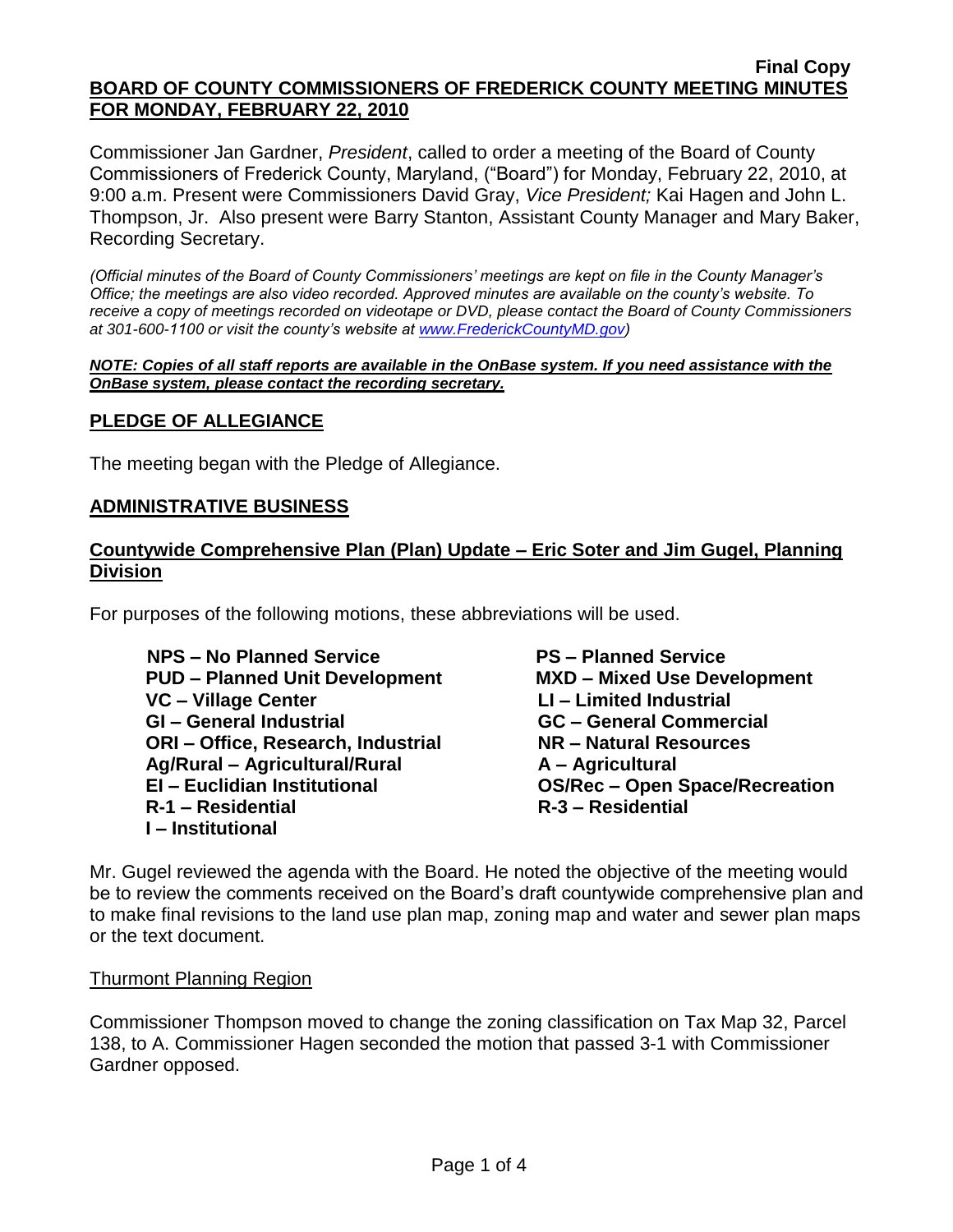## Urbana Planning Region

There was consensus to rezone Tax Map 97, Parcel 221, to A.

Commissioner Hagen moved not to change Tax Map 106, Parcels 18 and 31. Commissioner Gardner seconded the motion that passed 3-1 with Commissioner Thompson opposed.

Commissioner Thompson moved to change the zoning classification on Tax Map 97, Parcels 12 and 20, to A. The motion failed due to lack of a second.

Commissioner Hagen moved to change zoning classification on Tax Map 98, Parcels 61 and 62, to VC. Commissioner Gray seconded the motion that passed 3-1 with Commissioner Thompson opposed.

Commissioner Hagen moved to keep R-1 zoning classification on Tax Map 106, Parcel 2. Commissioner Gardner seconded the motion that passed 3-1 with Commissioner Thompson opposed.

Commissioner Hagen moved to direct staff to bring back recommendations to the forest resource ordinance (FRO) to solve the issues on Tax Map 105. Commissioner Gray seconded the motion.

Commissioner Thompson offered an amendment for the Board to reconsider all other FRO proposals. The motion failed due to lack of a second.

The main motion passed 4-0.

## Walkersville Planning Region

Commissioner Hagen moved to accept the Frederick County Planning Commission's (FCPC) recommendations on Tax Map 51, Parcel 28. Commissioner Gardner seconded the motion that passed 3-1 with Commissioner Thompson opposed.

Commissioner Hagen moved to designate A zoning, LDR land use designation with PS to Tax Map 51, Parcel 28. Commissioner Gardner seconded the motion that failed 2-2 with Commissioners Gray and Thompson opposed.

Commissioner Hagen moved to accept the FCPC recommendations on Tax Map 59, Parcel 63, and zone it VC. Commissioner Gray seconded the motion that passed 3-1 with Commissioner Thompson opposed.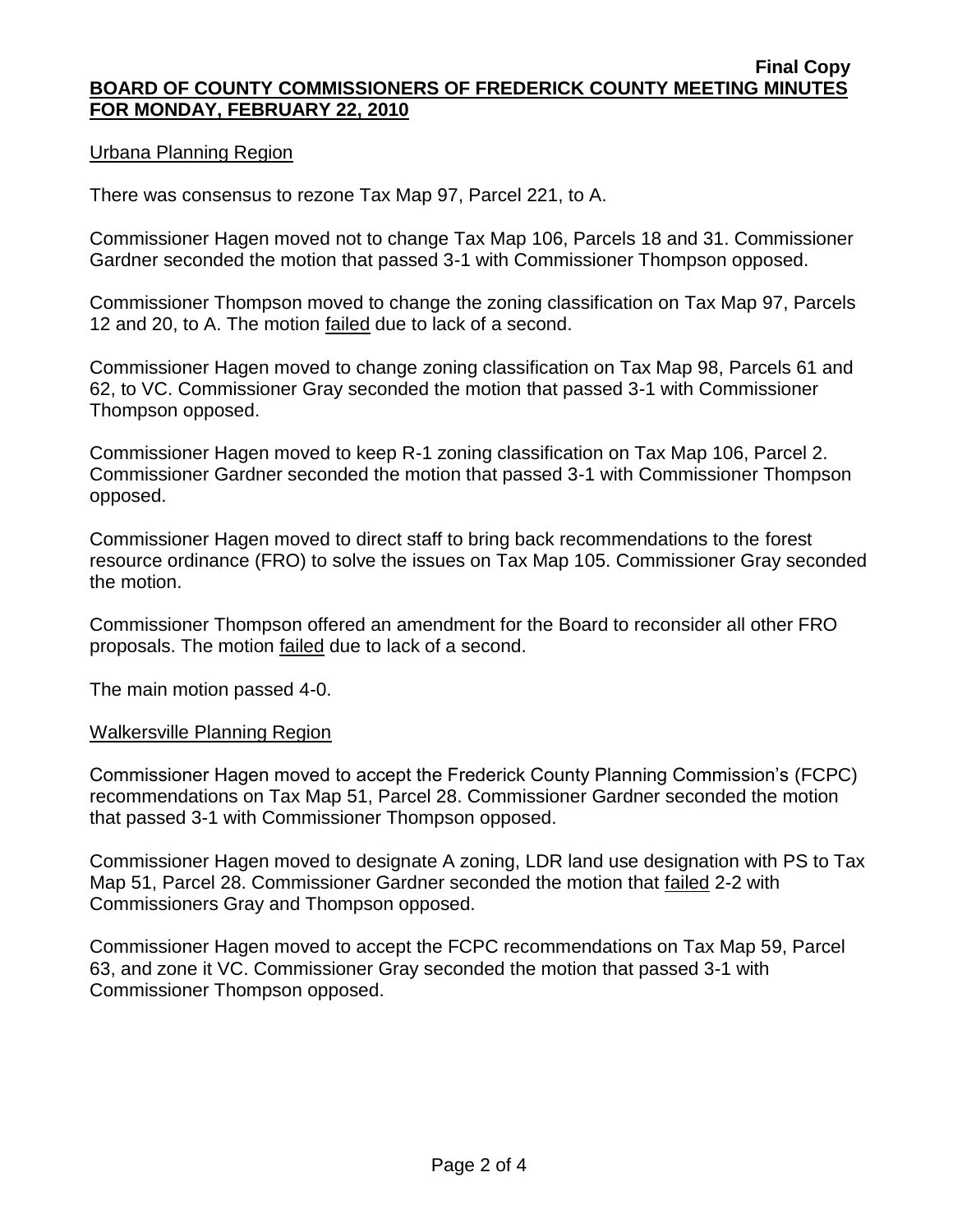## Adamstown Planning Region

Commissioner Hagen moved to change the water and sewer designation to a "5" on the Homewood property. Commissioner Gardner seconded the motion that passed 3-1 with Commissioner Thompson opposed.

Commissioner Gray moved to add to the previously directed water and sewer plan change so that properties would qualify for category 5 if the property annexed in and the county granted expressed approval for the zoning as part of the process. Commissioner Hagen seconded the motion that passed 3-1 with Commissioner Thompson opposed.

### New Market Planning Region

Commissioner Hagen moved to leave the zoning classification on property west of MD 75 as A with NPS. Commissioner Thompson seconded the motion that passed 3-1 with Commissioner Gardner opposed.

#### Middletown Planning Region

There was consensus to designate Tax Map 56, Parcel 476 (44 acres) as RC.

Commissioner Hagen moved to place a zoning classification of R1 with NPS on Tax Map 66, Parcel 253. Commissioner Gray seconded the motion that passed 3-1 with Commissioner Thompson opposed.

Public comment was taken from:

- Robert Williams
- David Severn, Esquire, Severn, O'Connor & Kresslein
- **Janice Wiles, Friends of Frederick County**
- **Steve Yinger**
- Ashley Mancinelli, Esquire, Severn, O'Connor and Kresslein
- **Andrew DiPasquale, Esquire, Miles and Stockbridge**
- **Jennette Cermak**
- Christina Bostek
- **Jeremy Holder**
- **Scott Miller, Esquire, Wineberg and Miller**
- Noel Manalo, Esquire, Miles and Stockbridge

## Thurmont

Commissioner Gray moved to place OS/E zoning classification A, land use designation Ag/Rural on the Catoctin Zoo property, Tax Map 25, Parcels 403, 173, 174, 176 and 177, with the understanding that additional requests may be received. Commissioner Hagen seconded the motion that passed 4-0.